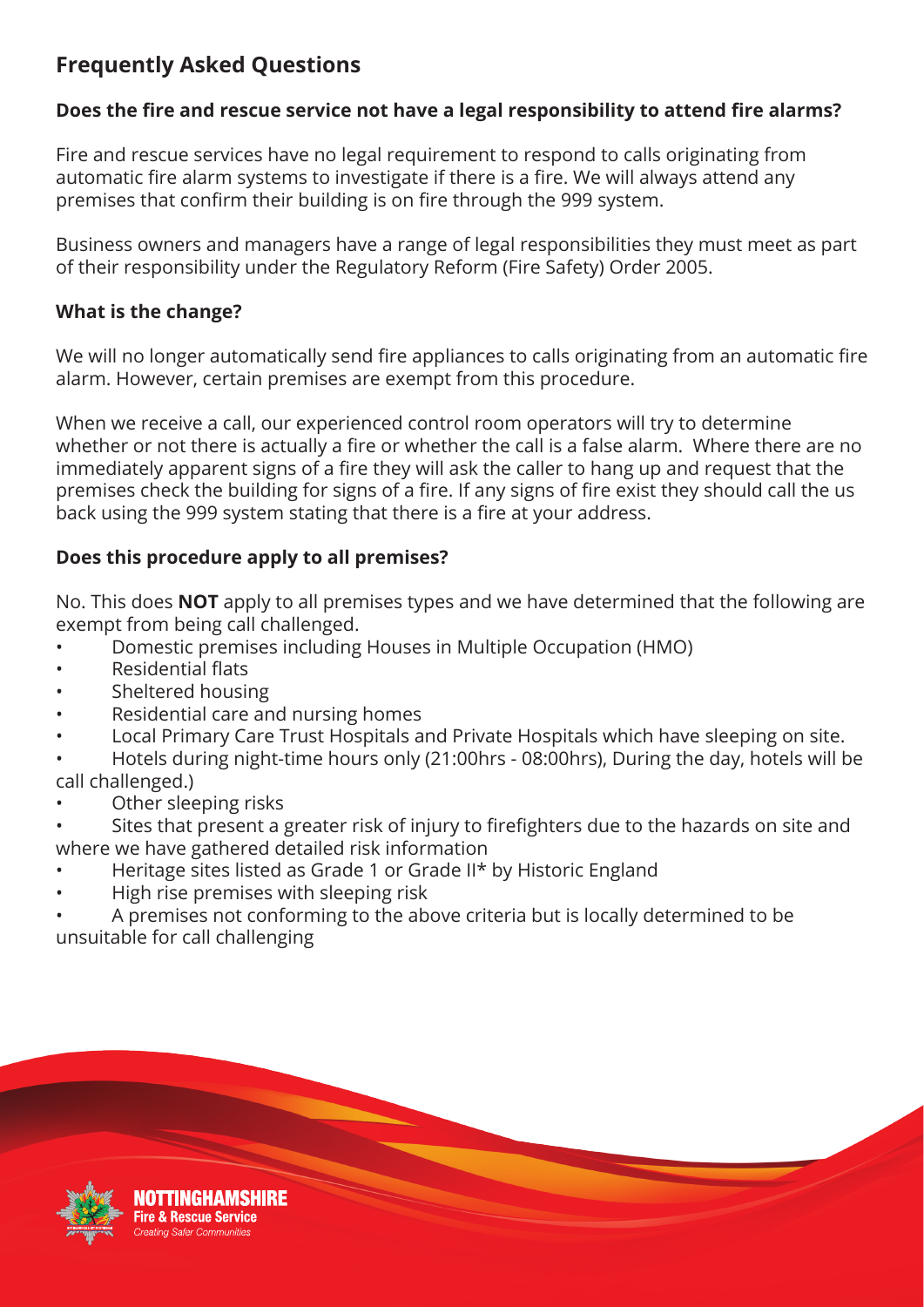## **What will happen if my Alarm Receiving Centre calls the Fire and Rescue Service stating my fire alarm is sounding?**

As part of this procedure our control room staff will provide specific details of other information we require from the premises or that the Alarm Receiving Centre must gather. This additional information will determine our response. We will not send fire appliances to non-exempt premises if the only information stated is that the 'fire alarm is sounding'.

## **Are all alarm receiving centre's aware of this change in your procedure?**

We are writing to all alarm receiving centres that we have regular contact with to advise them of this change and to provide guidance on what to communicate to their clients.

We would recommend you liaise with your Alarm Receiving Centre to ensure you are prepared for this change. This should include updating your premises fire risk assessment and evacuation plan, and ensure this reflects the appropriate method of summoning the fire and rescue service in the event of a fire emergency via the 999 system, and this is communicated to all staff employed or otherwise at your premises. We also recommend that you contact your insurance provider to make them aware of these changes.

#### **What is a false alarm?**

Fire detection and warning systems react to phenomena that might indicate that there is a fire. Most detectors operate as a result of either an increase in heat or the presence of smoke. Unfortunately, they also react to things such as steam, cigarette smoke, aerosol sprays, light smoke from cooking and many other things. Other occurrences could be as a result of a system fault, malicious activation or damage to a device or persons not following the correct procedures when testing the fire alarm system. These causes will result in the fire alarm activating where there is no real fire and this is considered to be a false alarm.

#### **Why is there a new approach to dealing with false alarms?**

During 2017, we attended over 3000 calls to automatic fire alarms that turned out to be false alarms. This came at a cost to our organisation of in the region of £900,000.

Attending false alarm calls is a resource intensive drain on our organisation and diverts us away from those that may need us most in emergency situations. It also impacts on the vital prevention work and training we undertake, whilst increasing the risk to other road users and the environment through increased numbers of fire appliance blue light journeys.



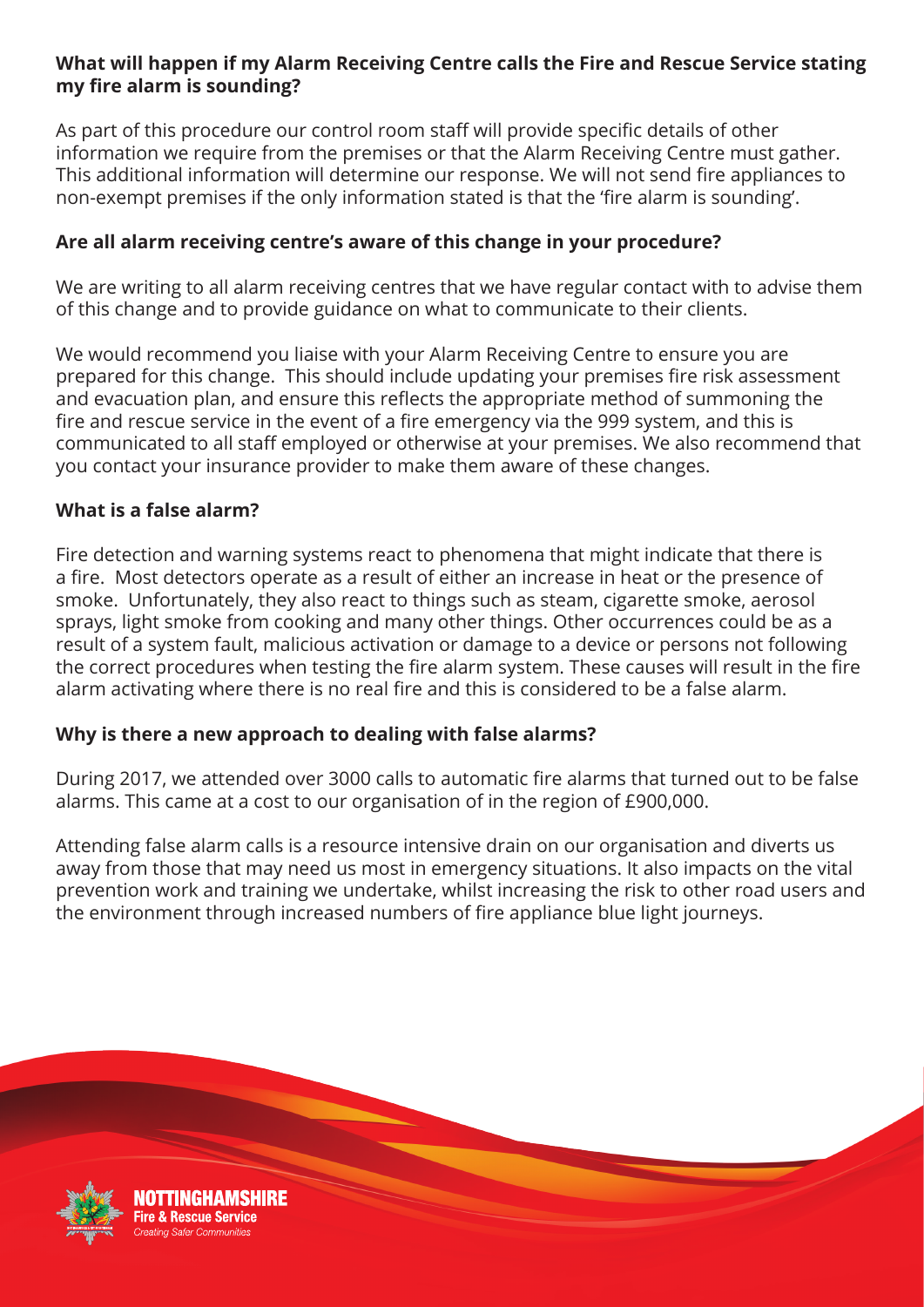# **What should I do now?**

You should do the following:-

- Ensure that the fire risk assessment and evacuation plan for your premises are up-to-date and reflects the conditions within your premises.
- Ensure that your fire alarm and detection system has been properly designed, installed, and commissioned, and that it is properly managed and maintained.
- Ensure that you have people designated to take responsibility for the management and maintenance of your fire alarm system.
- Ensure that in the event of your fire alarm operating, the premises are evacuated, where this forms part of the fire strategy for your premises.
- Ensure that your fire alarm procedures include the designation of specific trained staff to check whether or not there are any signs of a fire, when the fire alarm sounds.
- If any signs of fire are found, ensure that there is a designated member of staff to call the Fire and Rescue Service by calling 999.
- Ensure that any false alarms are properly recorded in the fire alarm log book, including remedial actions taken to prevent a recurrence.

## **What are signs of a fire?**

Signs of fire includes things like, obvious flames, smell or signs of smoke, lights flickering, strange noises or increased heat.

It is important to understand that we are **NOT** asking people to put themselves in danger and are only asking that people look for sign of a fire, not a fire itself.